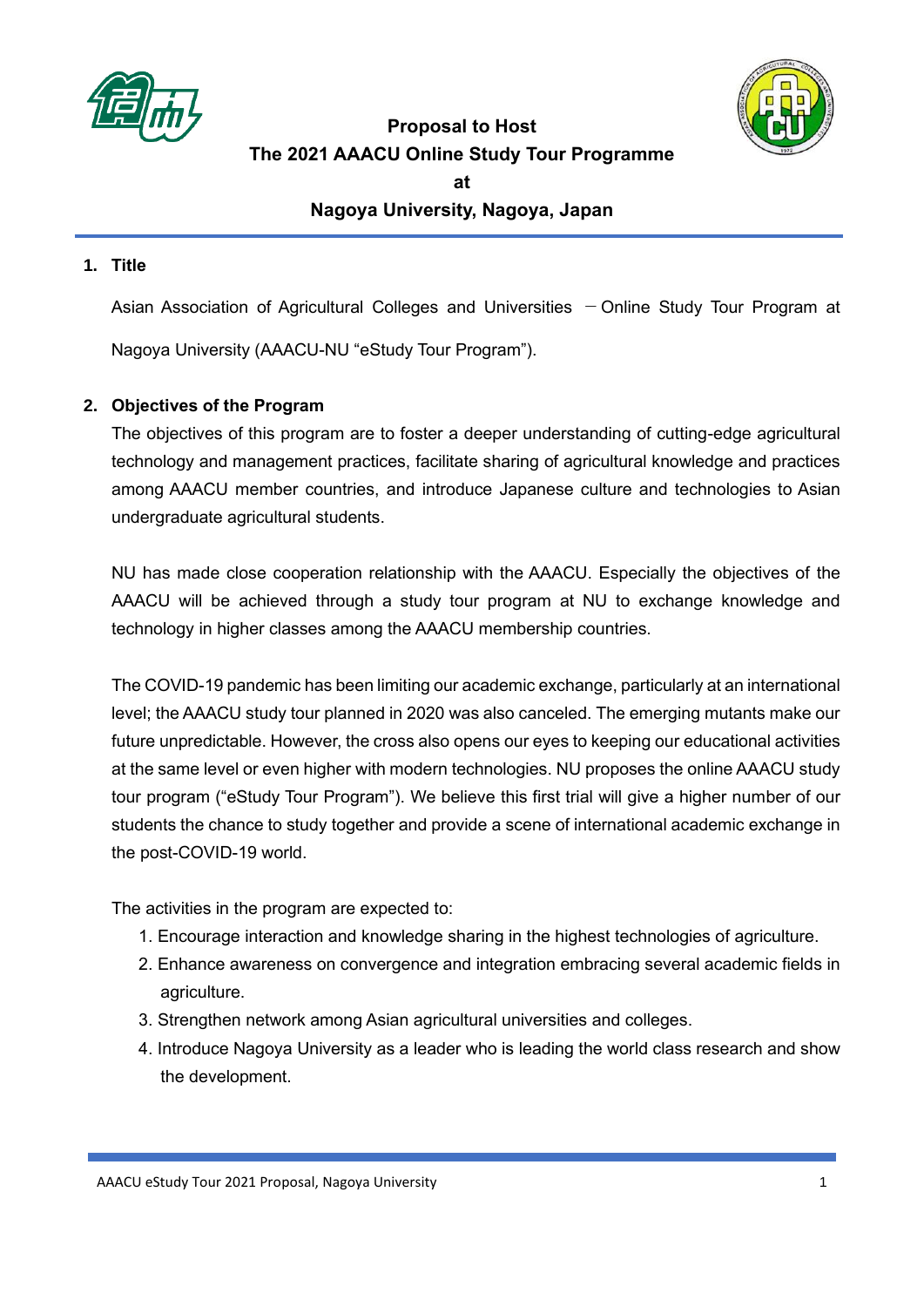## **3. Target participants**

The target participants of the program are undergraduate agricultural students from member countries / institutions of AAACU. A total of 30 students will be chosen to represent member countries, based on academic performance, particularly in the field of agricultural sciences. In addition, agricultural students of the Japanese AAACU member universities will also be selected to participate in the program as 'buddies'

## **4. Duration of the program**

The program will be held in September in 2021.

## **5. Proposed content and program schedule**

The content and activities are given in Table 1. The program has seven days and is conducted through lectures, student presentations and discussions, and "virtual visits" to field sites and industries, including cultural tours to areas of interest in the city of Nagoya and Aichi-prefecture. Each content will be given via Zoom or Teams meeting with an interval: 2 days per week on average. Virtual visits include either on-time broadcasting or pre-recorded media, followed by Q&A and group discussion sessions.

#### **6. Program visits**

The proposed farms, facilities and industries for "virtual visits" will be selected from the tentative list in Table 2.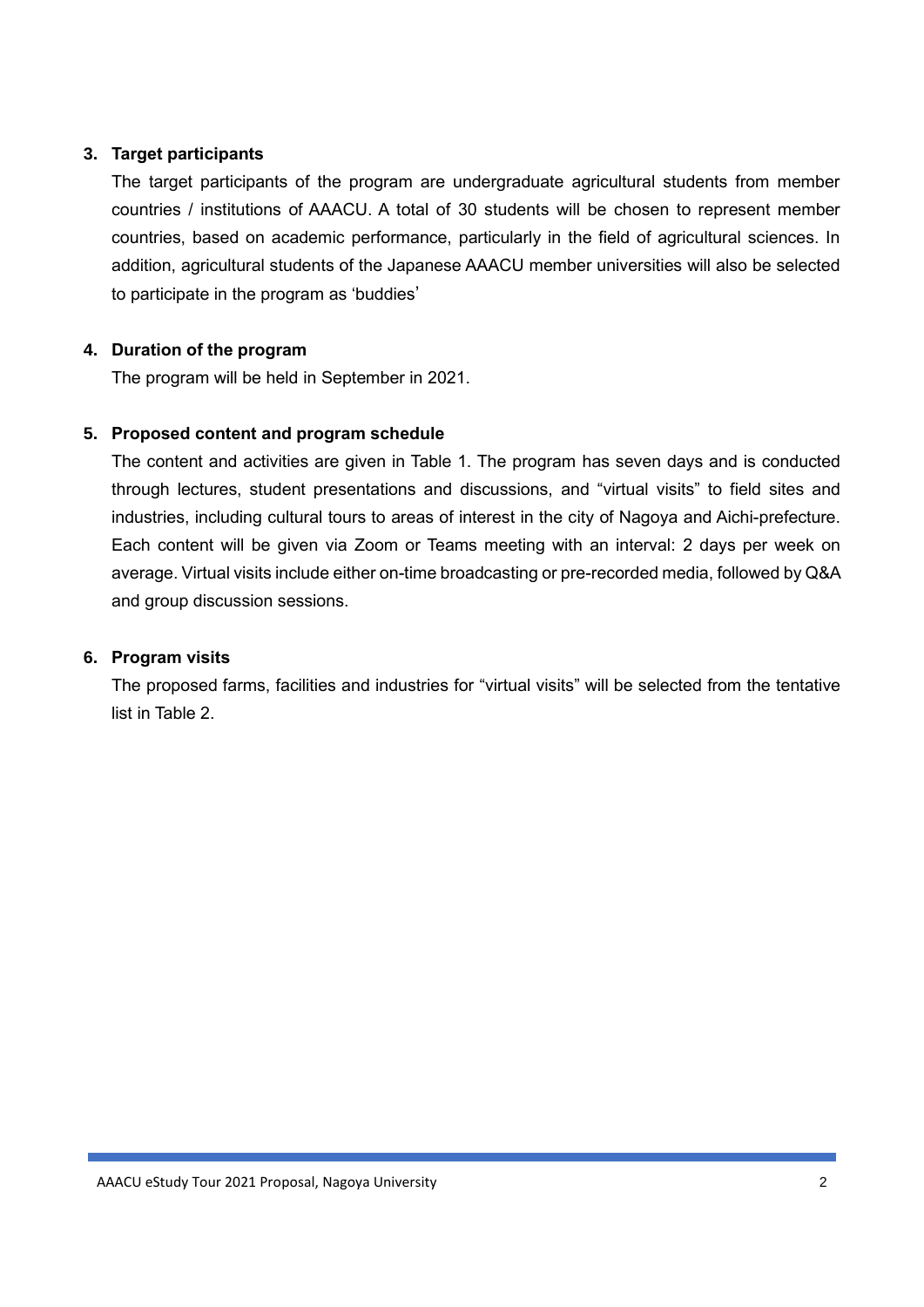| Day/date       | <b>Style</b> | <b>Theme</b>                                                  |
|----------------|--------------|---------------------------------------------------------------|
| 1              | Lecture      | Opening ceremony                                              |
| Sept. 3        |              | Welcome address                                               |
|                |              | Introduction of Japan and Nagoya area                         |
|                |              | Introduction of Nagoya University and School of Agriculture   |
|                |              | Orientation of the program                                    |
|                |              | Welcoming/Ice breaking session                                |
| $\overline{2}$ | Lecture      | Forest Science and Technology in Japan                        |
| Sept.7         | Workshop     | Forest and plantation in Japan                                |
|                |              | Shift of Japanese forest                                      |
|                |              | Forest ecosystem                                              |
|                |              | Forest soil                                                   |
|                |              | Human relationship with forest                                |
| 3              | Lecture      | Applied bioscience/bioindustry "How to make Japanese Sake"    |
| Sept. 10       | Workshop     | How to make Japanese Sake                                     |
|                |              | Japanese traditional fermented food<br>'miso'                 |
|                |              | Application of enzymes for food industry                      |
| 4              | Lecture      | Agronomy/Plant Science in Japan                               |
| Sep. 14        | Workshop     | An agricultural production corporation who operates 500 ha of |
|                |              | lands                                                         |
|                |              | Large-scale rice storage facilities of JA (Japan Agricultural |
|                |              | Cooperatives)                                                 |
|                |              | A direct-sales market operated by JA                          |
|                |              | Mountainous region agriculture in Japan                       |
| 5              | Lecture      | Animal science/Animal husbandry                               |
| Sept. 17       | Workshop     | Environment-smart beef (Wagyu) farm                           |
| 7 or 10        |              | HACCP certified poultry farm                                  |
|                |              | Agricultural diversification in goat farming                  |
| 6              | e-social     | Zoom party organized by NU students                           |
| Sept. 21       | gathering    |                                                               |
| $\overline{7}$ | Workshop     | Wrap up meeting and presentation                              |
| Sept. 24       |              | Closing ceremony                                              |

**Table 1. Proposed content and program schedule of AAACU "eStudy tour"**